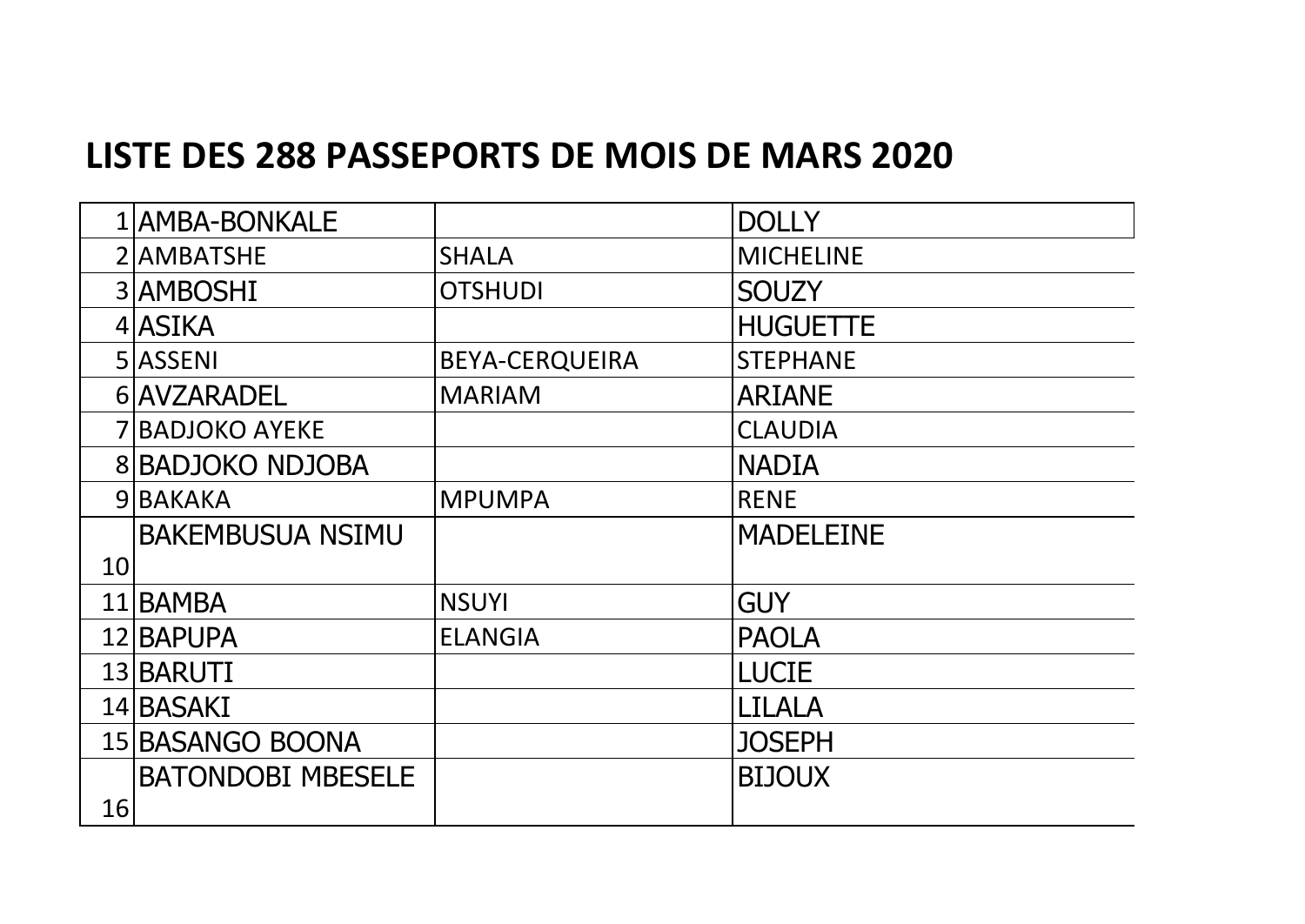|    | 17 BIANGI EVOLOKO       |                     | <b>JEUDY</b>           |
|----|-------------------------|---------------------|------------------------|
|    |                         |                     |                        |
|    | 18 BIBILA               | <b>BIAKANDA</b>     | <b>NANA</b>            |
|    | BIKINDOU-BAYIDIKILA     |                     | <b>ROSE-MARIE</b>      |
| 19 |                         |                     |                        |
|    | 20 BOBA                 | <b>KABEYA SACRE</b> | <b>PRISCA</b>          |
|    | 21 BOKEA MPEY WA        |                     | <b>ANGE JONATHAN</b>   |
|    | 22 BOMBINDO EKAKYA      |                     | <b>PAUL</b>            |
|    | 23 BOYINDOMBE SESELE    |                     | <b>INAYASONGISA</b>    |
|    | 24 BUKASA               |                     | <b>VINCENT</b>         |
|    | 25 BWETWASALA           |                     | <b>TRESOR</b>          |
|    | 26 CARVALHO PEREIRA     |                     | <b>LOYRA</b>           |
|    | <b>CHAWANGA KADIMBA</b> |                     | <b>ROMAIN</b>          |
| 27 |                         |                     |                        |
|    | 28 CHAWANGA KADIMBA     | <b>KAMONIE</b>      | <b>ELLAH</b>           |
|    | 29 CHICA MUSANSI        |                     | VANESSA                |
|    | <b>30 CYBAKA MUANA</b>  |                     | <b>FORESTER</b>        |
|    | 31 DENZU KIBULA         |                     | <b>MARIE-JOSEPHINE</b> |
|    | 32 DIABANZA-KIMPIO      |                     |                        |
|    | 33 DIANA                |                     | <b>LOLO</b>            |
|    | <b>DIANZENZA</b>        |                     | <b>GRACIA</b>          |
|    | 34 MASSAMBA             |                     |                        |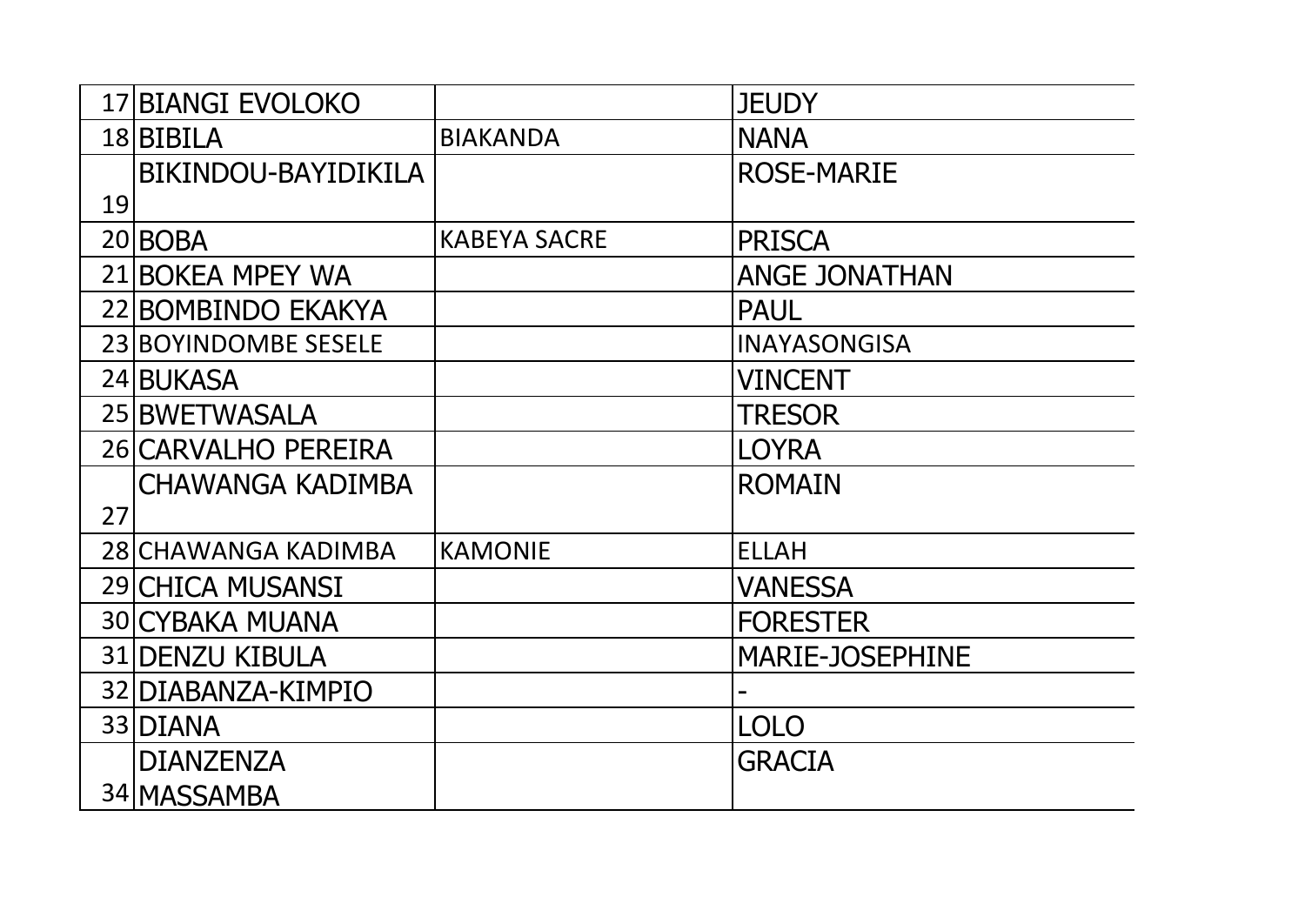| <b>DIANZENZA</b>          |                   | <b>MERVEIL</b>       |
|---------------------------|-------------------|----------------------|
| 35 MASSAMBA               |                   |                      |
| <b>DIANZENZA</b>          |                   | <b>MARIE CHANTAL</b> |
| 36 MASSAMBA               |                   |                      |
| <b>37 DIFIMA MAKILEKE</b> |                   | <b>AUDY</b>          |
| 38 DIMVULA                | <b>MAYIMONA</b>   | <b>MAMI</b>          |
| 39 DINUAKU                | <b>PEMBA</b>      | <b>ANGE</b>          |
| 40 DITUTALA               | <b>NDUNDU</b>     | <b>CHANEL</b>        |
| 41 DOS SANTOS             | <b>OTNEIL</b>     | <b>MANASSE</b>       |
| 42 EBUMA NZONGA           |                   | <b>DADDY</b>         |
| 43 EFEY                   |                   | <b>EFONGA</b>        |
| 44 EHADI                  | <b>MUJINGA</b>    | <b>MONIQUE</b>       |
| 45 EHOMBO                 |                   | <b>KIKADI SERGE</b>  |
| 46 ELUMBU BASELE          |                   |                      |
| 47 F MULUMBA              | <b>DIPUEKESHA</b> | <b>HENRY</b>         |
| 48 FATAKI                 | <b>AYENGABA</b>   |                      |
| 49 FUANI LUMEKA           |                   | <b>EMERAUDE</b>      |
| 50 GANDA WAPU             |                   | <b>PATOU</b>         |
| 51 GAYITO                 |                   | TRECY                |
| 52 GIHENI MIKUMBU         |                   | <b>ELISE</b>         |
| 53 GOLUA KITOKO           |                   |                      |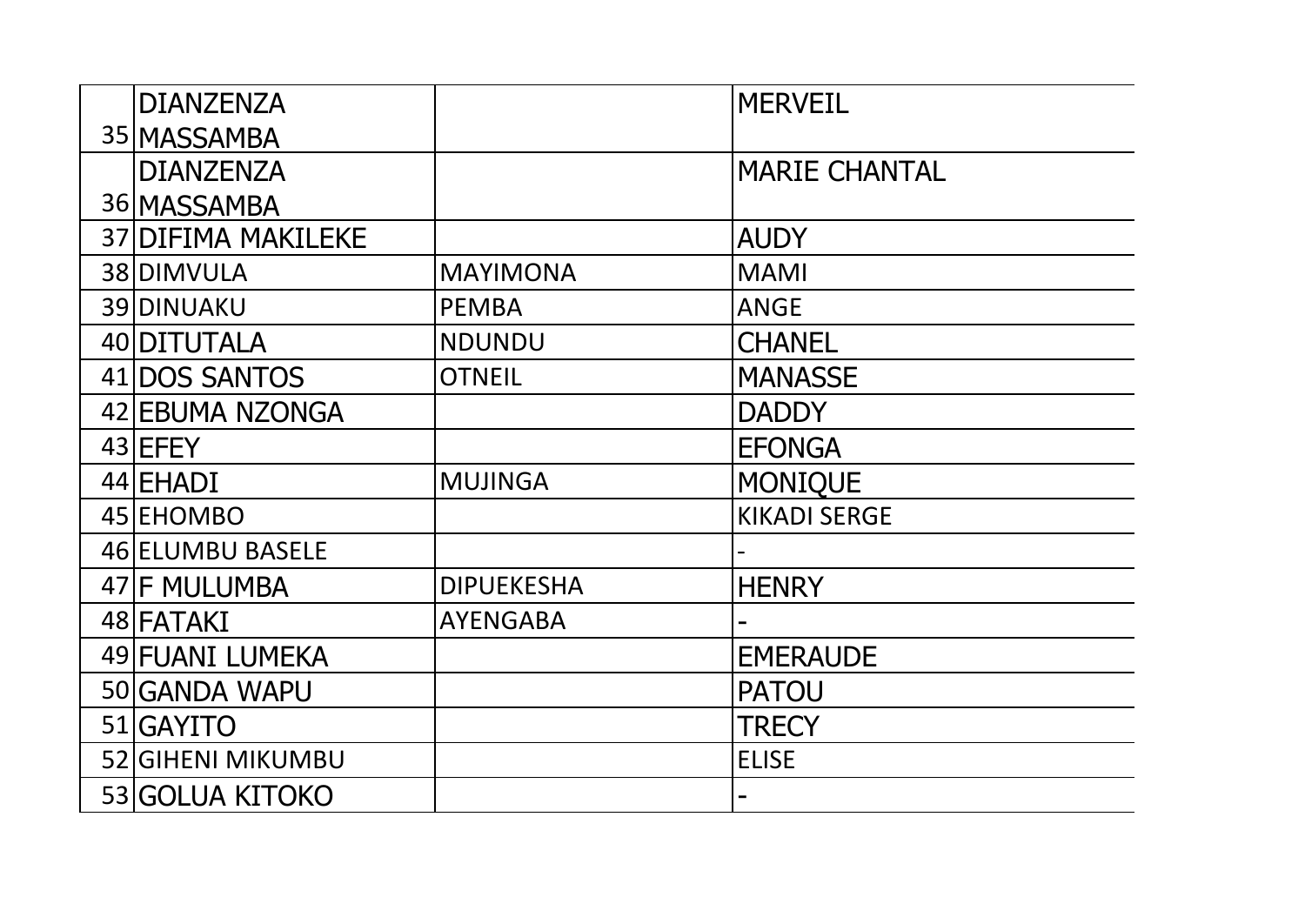| 54 GOMIZ               | <b>LUKAU</b>            | <b>WELNER</b>        |
|------------------------|-------------------------|----------------------|
| $55$  IDY              | <b>KALOKO</b>           |                      |
| 56 IMBENGI             | <b>NSUNGU</b>           | <b>CATHERINE</b>     |
| <b>57 IMELE LOSIYA</b> |                         | <b>JULES</b>         |
| 58 INESSA              |                         | <b>MARIE</b>         |
| 59 <b>ITSHINDO</b>     |                         | <b>DANICO</b>        |
| 60 JAMAA               |                         | <b>SOPHIA</b>        |
| 61 KABANGA BALOJI      |                         | <b>ABBE</b>          |
| 62 KABEYA              | <b>KALALA LUBILANJI</b> | <b>ELIOT</b>         |
| 63 KABUMBA             |                         | <b>PROSPER</b>       |
| 64 KAKINDA             | <b>ANTONN</b>           | <b>ARMELO</b>        |
| 65 KALONJI TUMBA       |                         | <b>PARIS</b>         |
| 66 KAMBAJI             |                         | TSHIBUABUA           |
| 67 KAMBALA             | <b>BATUSILA</b>         | <b>DIEU MERCI</b>    |
| 68 KAMBAYA             |                         | <b>AGUR OLUA</b>     |
| 69 KANKU BULUNGU       |                         | <b>SNC</b>           |
| 70 KAPENA              |                         | <b>HENDRICK</b>      |
| 71 KAPIESI             |                         | <b>NZEZA</b>         |
| 72 KAPINGA             | <b>BETU</b>             | <b>MARIE-THERESE</b> |
| 73 KASHAMA             | <b>MULUMBA</b>          | <b>NOEL</b>          |
| 74 KAWULU              |                         | <b>KETCHA</b>        |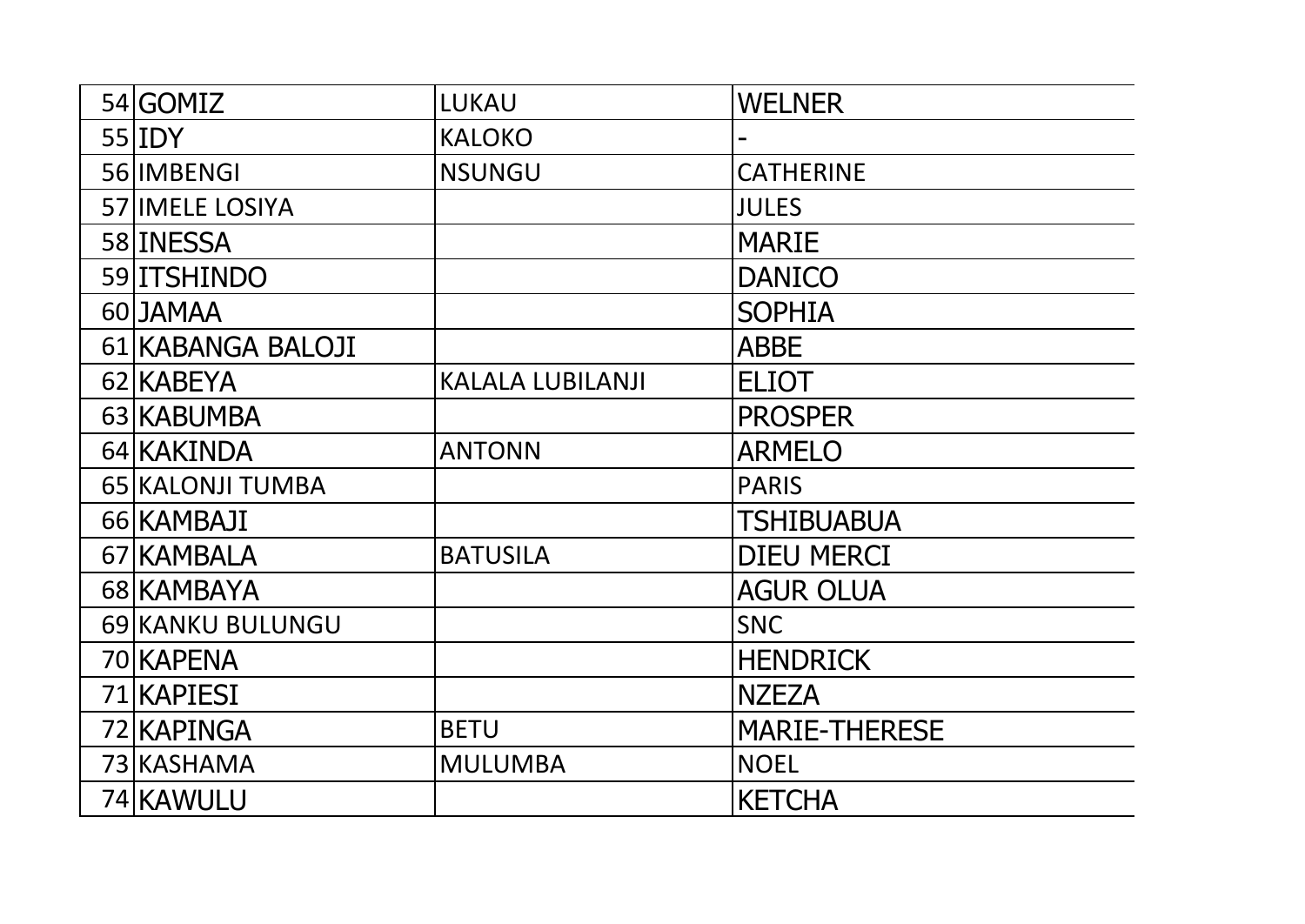|    | 75 KAYENGE              |                 | <b>MAZEYE-MA</b>        |
|----|-------------------------|-----------------|-------------------------|
|    | 76 KAZADI               | LUMPUNGU        | <b>JEAN-MARIE</b>       |
|    | 77 KELANI               |                 | <b>VERONIQUE</b>        |
|    | 78 KHONDE               |                 | CEDOU                   |
|    | 79 KIBINDA              | <b>KASONGO</b>  | <b>CLEMENT</b>          |
|    | 80 KIBWE                | <b>MASUDI</b>   | <b>GRADI VICTOR</b>     |
|    | 81 KIKODI               | <b>MAMBWENE</b> | <b>ROBERT</b>           |
|    | 82 KIMA                 | <b>MUTOMBO</b>  | <b>BIBICHE</b>          |
|    | 83 KIMBEYA PUNA         |                 | <b>NACHA</b>            |
|    | 84 KIMBO                |                 | <b>HYACINTHE</b>        |
|    | 85 KIMPONI              |                 | <b>MARIE SIAMU</b>      |
|    | 86 KISENGA              |                 | <b>KOUKOU</b>           |
|    | 87 KITATA DANI          |                 | <b>PASCAL</b>           |
|    | <b>KITENGE AMBA</b>     |                 | <b>DADA</b>             |
|    | 88 NZIMBU               |                 |                         |
|    | 89 KONDA                |                 | <b>CHRISTIAN</b>        |
|    | <b>KONDENDA BRANSON</b> |                 | <b>CHARLOTTE</b>        |
| 90 |                         |                 |                         |
|    | 91 KONKO MAKETA         |                 | <b>JOYCE</b>            |
|    | 92 KONKO MAKETA         |                 | <b>MAYRON JEAN-AIME</b> |
|    | 93 KUMBELA              | <b>MADIANGO</b> |                         |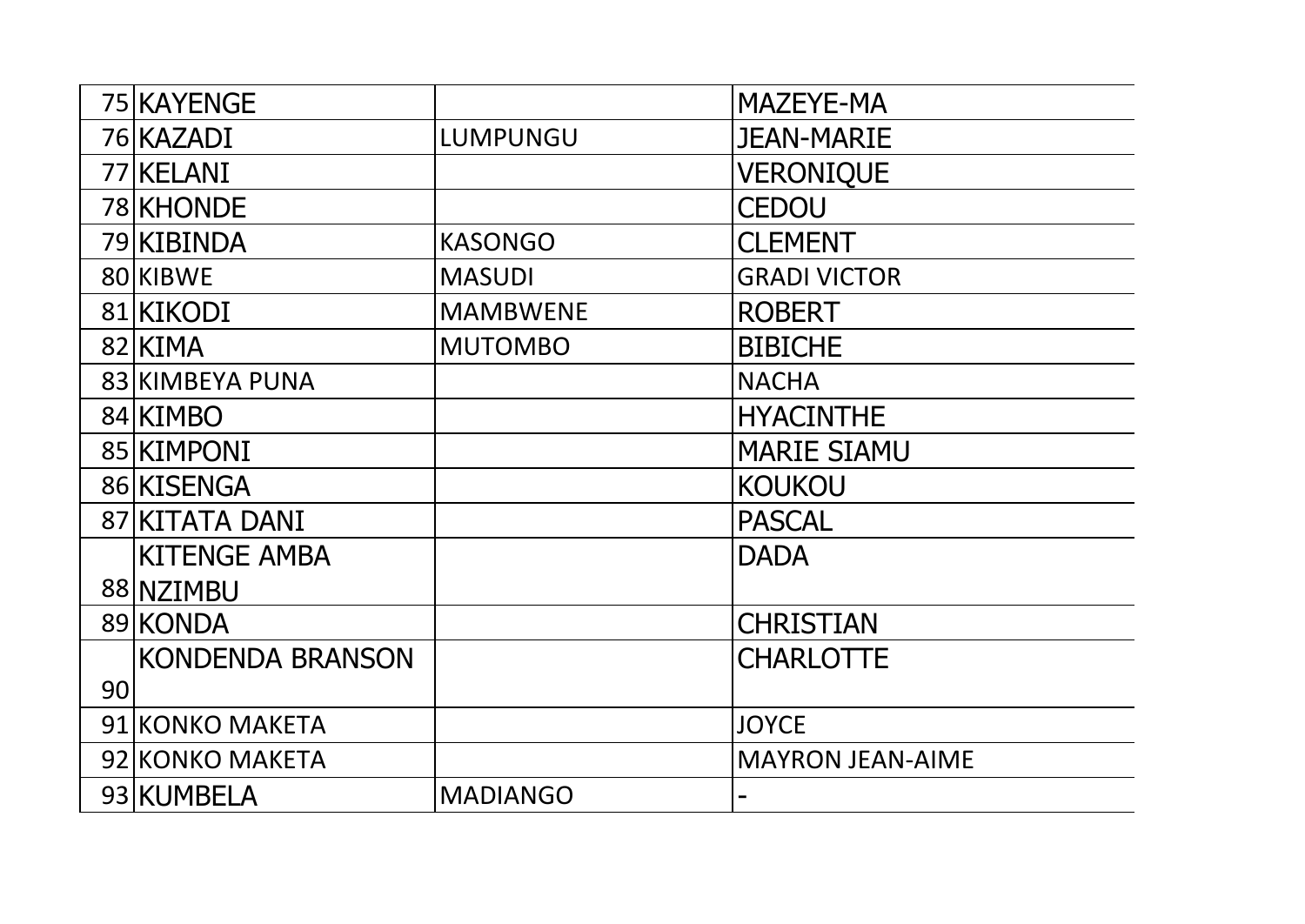| 94 KWETE              | <b>MAMBWENI</b> | <b>JIMMY</b>              |
|-----------------------|-----------------|---------------------------|
| 95 LEMA               |                 | <b>CHARLAINE</b>          |
| 96 LEMA               |                 | <b>BOSSO</b>              |
| 97 LEMOS MANZILA      |                 | <b>CHRISTONI</b>          |
| 98 LIEMA              |                 | <b>NIMY BOKELO CALUGI</b> |
| 99 LOBILO VITA        |                 | <b>EMMANUEL</b>           |
| 100 LOKUA             |                 | <b>HENRY</b>              |
| 101 LOMBI ZIZA MAKETA |                 | <b>ROMAIN</b>             |
| 102 LONDE             | <b>MAMBOTE</b>  | <b>MICHELINE</b>          |
| 103 LOWA              |                 | <b>MEDIATRICE</b>         |
| 104 LUBANDA           | <b>MANIEMA</b>  | <b>DANY</b>               |
| 105 LUFUALU           |                 | <b>JODY</b>               |
| 106 LUFUALU           |                 | <b>ELISABETH</b>          |
| 107 LUFUKANGO         |                 | <b>ADRIEN</b>             |
| 108 LUKOKI            |                 | <b>TACKY</b>              |
| 109 LUKUSA            |                 | <b>ROGER</b>              |
| 110 LUMANDE           |                 | <b>GUY</b>                |
| 111 LUNTALA           | <b>MAYALA</b>   |                           |
| 112 LUPANGU MPONGO    |                 | <b>MIREILLE</b>           |
| 113 LUSINDU           |                 | <b>DAVID</b>              |
| 114 LUSINDU           |                 | <b>LOISI</b>              |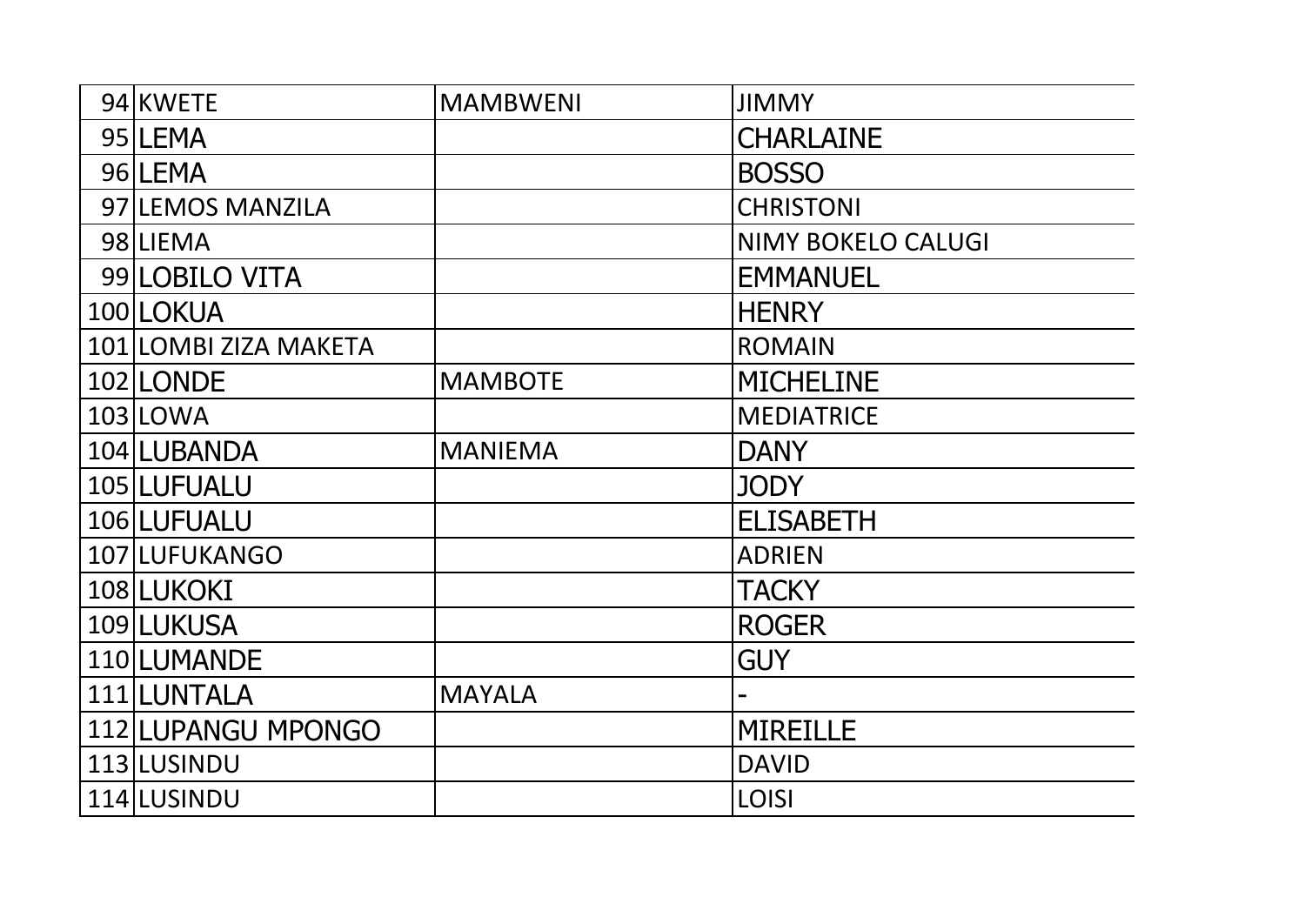|     | <b>115 LUTINA FUATU</b>  |                 | <b>NANCY</b>           |
|-----|--------------------------|-----------------|------------------------|
|     | 116 LUTUMBA              | <b>NSUNDI</b>   | <b>UOLUOL</b>          |
|     | 117 LUZEMBO KUMBI        |                 | <b>MOISE</b>           |
|     | 118 LUZUNGA              |                 | <b>EMMANUEL</b>        |
|     | 119 MADIMBA              |                 | <b>TRESOR</b>          |
|     | 120 MAFUENI              | <b>MANSANGA</b> | <b>FLORENCE</b>        |
|     | <b>MAKENDA DIANGENDA</b> |                 | <b>SNC</b>             |
| 121 |                          |                 |                        |
|     | 122 MAKOMBO WABO         |                 | <b>ARTENS</b>          |
|     | 123 MAKONDOLO            |                 | <b>YANNICK</b>         |
|     | 124 MAKUIMI              |                 | <b>HILLARY</b>         |
|     | 125 MAKUIMI LANDU        |                 | TATU                   |
|     | 126 MAKUNDU              |                 | <b>NACHA</b>           |
|     | 127 MALEDI-MATA          |                 | <b>MAGUY</b>           |
|     | 128 MALEMBE              | <b>KABISU</b>   |                        |
|     | 129 MALI YA BWANA        | <b>MULIMBI</b>  | <b>DAVID</b>           |
|     | 130 MALOTA MBONGO        |                 | <b>EUGENE</b>          |
|     | 131 MANABO               |                 | <b>GLOIRE</b>          |
|     | 132 MANGBONGASE          |                 | <b>SAFI</b>            |
|     | 133 MANZIKALE            | ONU             | <b>JULIE</b>           |
|     | 134 MAOMBE               |                 | <b>BIENVENUE ELYSE</b> |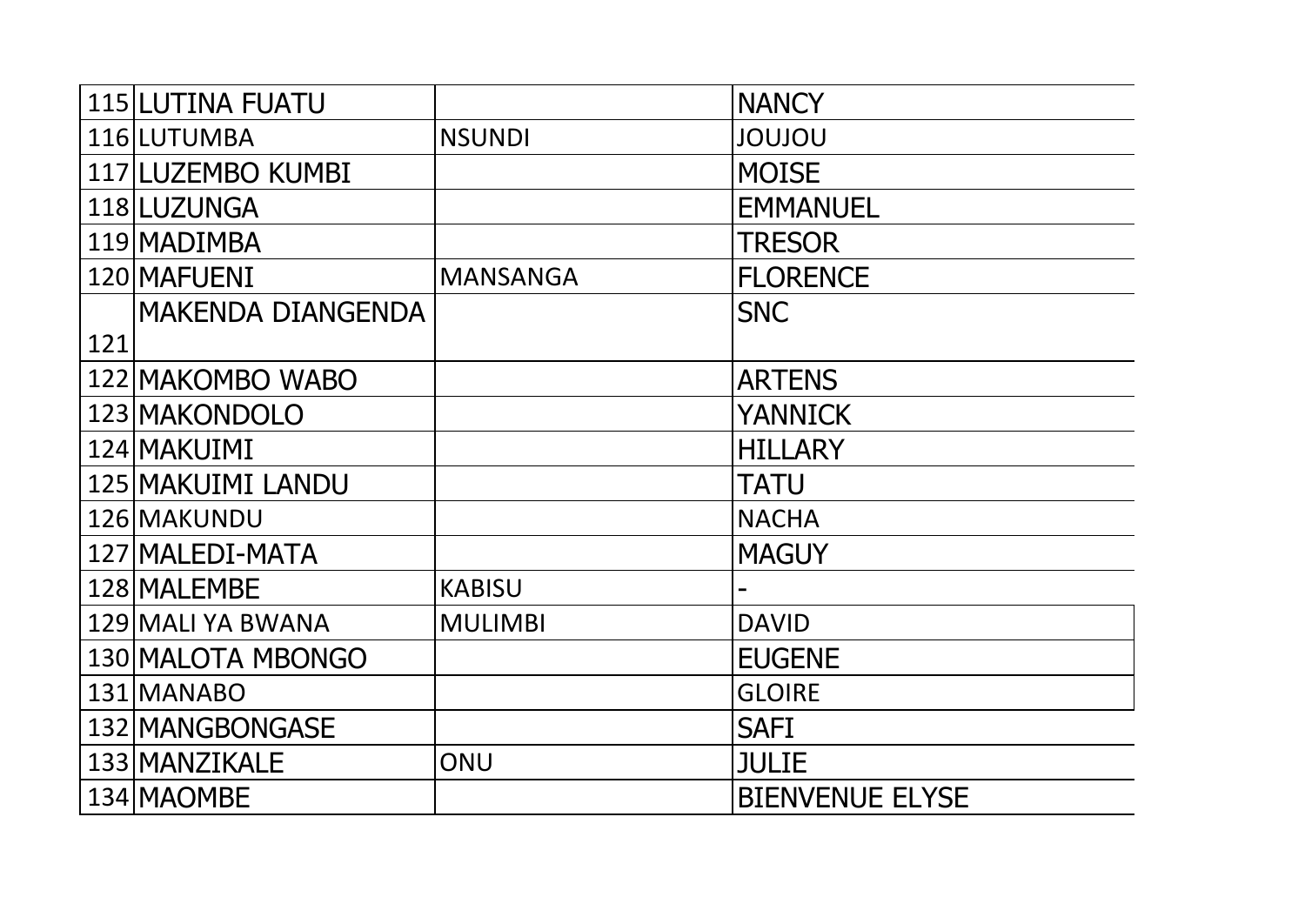|     | 135 MASENGO              |                 | <b>JACQUES</b>         |
|-----|--------------------------|-----------------|------------------------|
|     | 136 MASIPA               | <b>MBONGOSA</b> | <b>MARIE JEANNE</b>    |
|     | 137 MASSAMBA             | <b>NZUNGA</b>   |                        |
|     | 138 MASSAMBA BISALU      |                 |                        |
|     | 139 MATINGU              | <b>MFUMU</b>    | <b>JEAN-MARC</b>       |
|     | 140 MATOMINA MABOSO      |                 | <b>JOVANA</b>          |
|     | <b>MATONDO KUANZAMBI</b> |                 | <b>NADINE</b>          |
| 141 |                          |                 |                        |
|     | 142 MATONDO MBALA        |                 | <b>GRACE</b>           |
|     | 143 MATOU                |                 | <b>MANSIALE</b>        |
|     | 144 MATULA               |                 | <b>JOEL</b>            |
|     | 145 MATULANDA            | <b>NDOTONI</b>  | <b>WILFRID</b>         |
|     | 146 MAVATIKO             |                 | <b>SERGE</b>           |
|     | 147 MAVINGA              |                 | <b>CHRIST</b>          |
|     | 148 MAVINGA              |                 | <b>MIRADIE</b>         |
|     | 149 MAWETE DIAKIESE      |                 | <b>MAËVA</b>           |
|     | 150 MAYA                 |                 | <b>MIREILLE</b>        |
|     | 151 MAYALA LEVI          |                 | <b>PATCHELY</b>        |
|     | 152 MAYAMBA              | <b>KORANKO</b>  | <b>ODON</b>            |
|     | 153 MAYAMBA              | <b>MBEMBA</b>   | <b>JEANNE</b>          |
|     | 154 MAYANGI              |                 | <b>DIVINE CAROLINE</b> |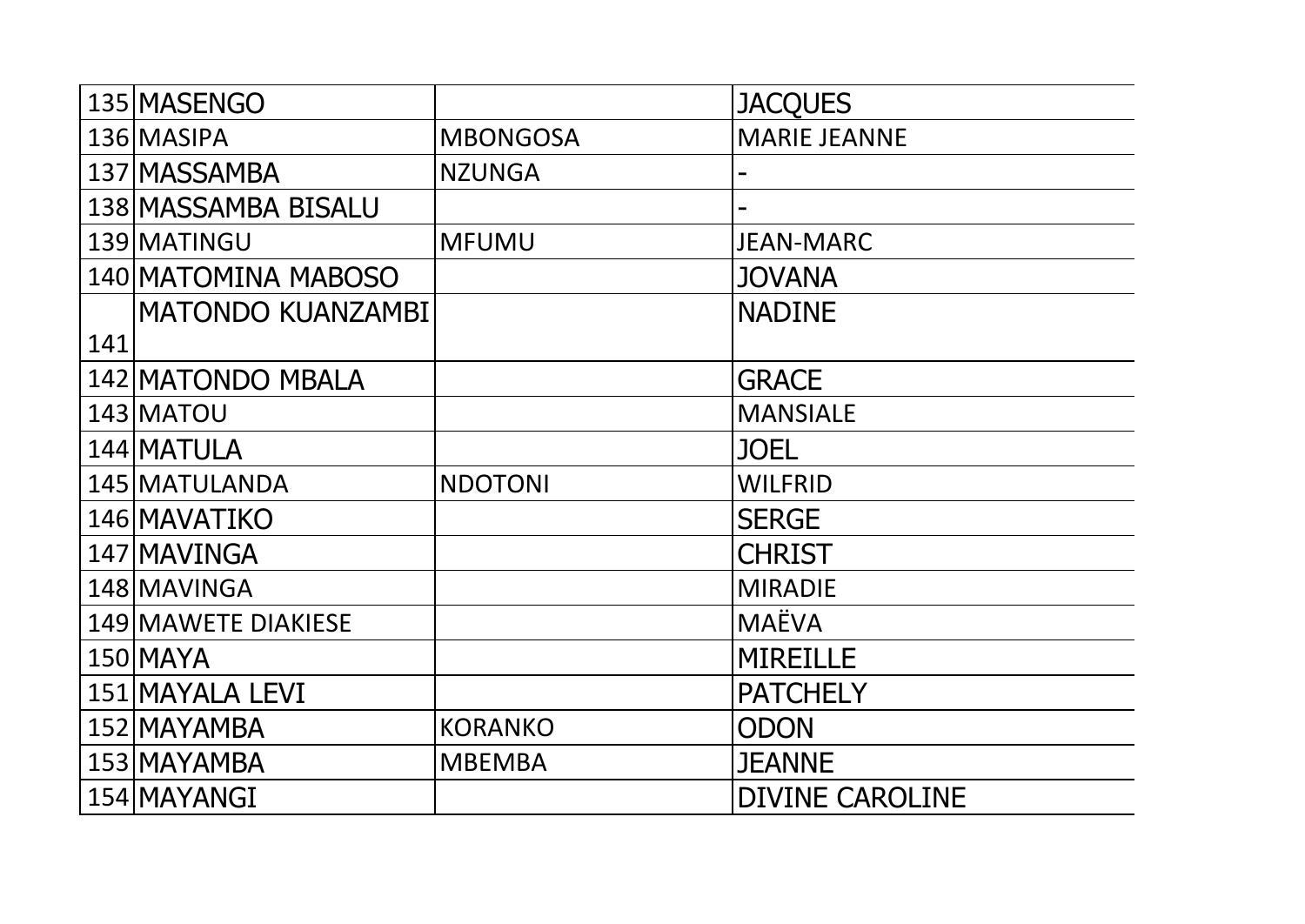|     | 155 MAYANGI                |                | <b>DARLEINE ROSIANE</b>  |
|-----|----------------------------|----------------|--------------------------|
|     | 156 MAYANGI                |                | <b>DANIEL FAB'SON</b>    |
|     | 157 MAYELE LUKULA          |                | <b>ARNOLD</b>            |
|     | 158 MAYIMONA               |                | <b>CHRISTIAN</b>         |
|     | 159 MBAKA MUNDEKE          |                | <b>DJONNY</b>            |
|     | 160 MBALA DIYALA           |                | <b>GUY</b>               |
|     | 161 MBASHILE               | ANDJOKONDJA    | <b>ALICE</b>             |
|     | <b>162 MBELE WETUVANGA</b> |                | <b>RILANDE</b>           |
|     | 163 MBELEMBA               |                | <b>ALBERTINE</b>         |
|     | 164 MBELENGE               | <b>GBAKO</b>   |                          |
|     | 165 MBOKUI NIENE           |                | <b>BONIFACE</b>          |
|     | 166 MBOLI                  |                | <b>CATHY ANTO</b>        |
|     | <b>167 MBOMA NKUSU</b>     |                | <b>PRODIGE</b>           |
|     | 168 MBOMA-TOKO             |                | <b>CESAR</b>             |
|     | 169 MBONGO                 |                | <b>FABRICE</b>           |
|     | MBONGO-MONKOLOT            |                | <b>HORNELLY</b>          |
| 170 |                            |                |                          |
|     | 171 MBOYO                  | <b>BOKINGA</b> | <b>NADINE</b>            |
|     | 172 MBUEKO KIALA           |                | <b>KETIA</b>             |
|     | 173 MBULA                  |                | <b>STEPHIE VICTORINE</b> |
|     | 174 MBUNGA                 | <b>NKODIA</b>  | <b>PODOS</b>             |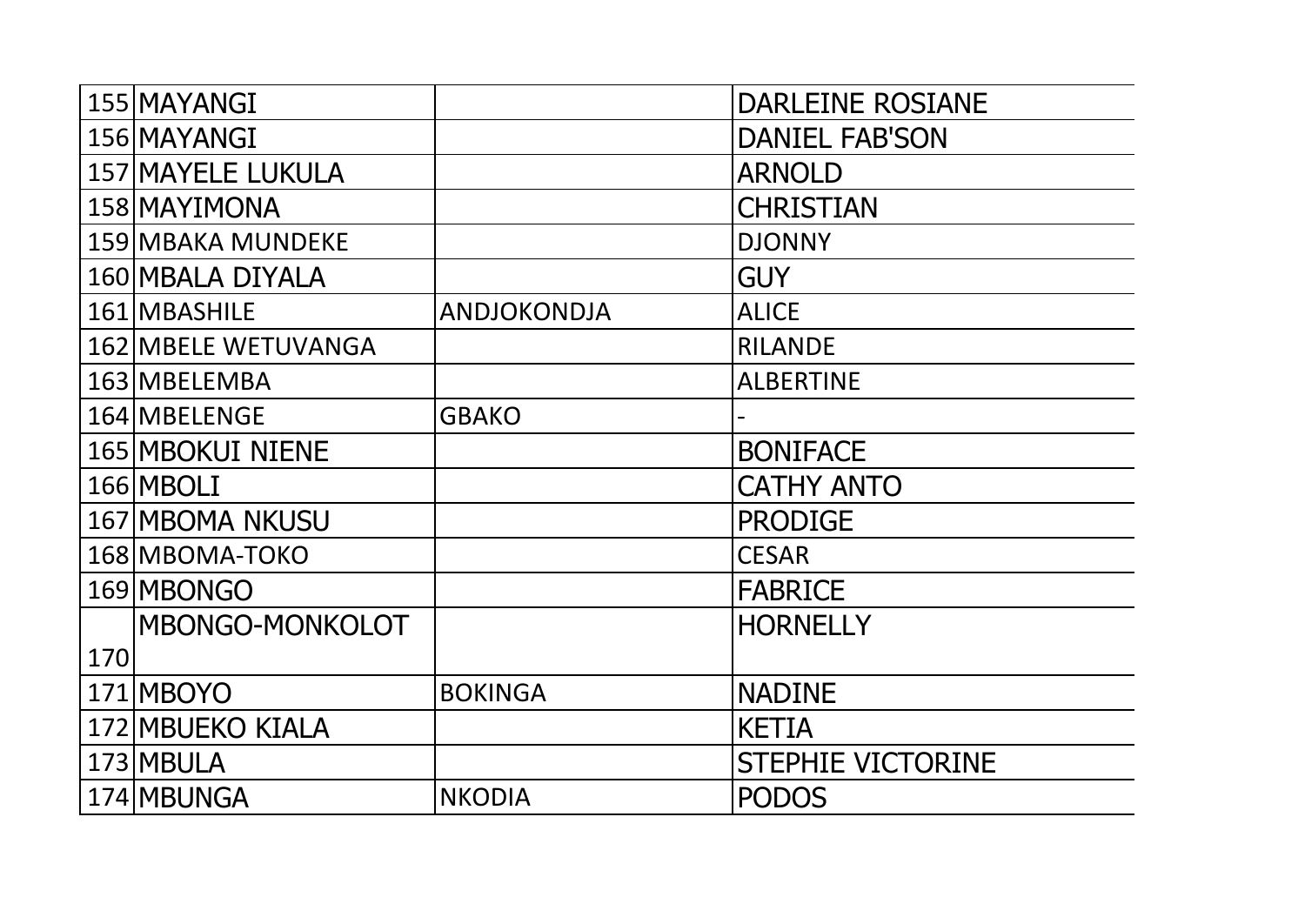| 175 MBUYA            |                | <b>IZILA</b>                  |
|----------------------|----------------|-------------------------------|
|                      |                |                               |
| 176 MBUYAMBA KAMERE  |                | <b>JULIEN</b>                 |
| 177 MENGI MANGUNGU   |                | <b>HONORINE</b>               |
| 178 MIEZI NZINGA     |                | <b>ALPHONSE</b>               |
| 179 MISANO           |                | TITI                          |
| 180 MOFI             |                | <b>GERARD</b>                 |
| 181 MOKANGO          | <b>VANGA</b>   | <b>PROSPERE</b>               |
| 182 MOMBA LOKONGA    |                | <b>PAUL</b>                   |
| <b>MONGAI BAILA</b>  |                | <b>MANZULA VICTORIA DONIA</b> |
| 183 LIBONGO          |                |                               |
| 184 MOSESI NSUMBU    |                | <b>BLANCA</b>                 |
| 185 MPIA ZARO MBENGA |                |                               |
| 186 MPOLO            |                | <b>WIVINE</b>                 |
| 187 MPONGO           | <b>BOYENGE</b> | <b>JUNIOR</b>                 |
| 188 MPOYI            | <b>KALUBI</b>  | <b>CEDRICK</b>                |
| 189 MUADI MASANGA    |                | <b>GODEFROID</b>              |
| 190 MUAKU            |                | <b>MILTON</b>                 |
| 191 MUANZA           |                | <b>NICO</b>                   |
| 192 MUBOBO           |                | <b>LUMBEMBA</b>               |
| <b>MUKADI WABA</b>   |                |                               |
| 193 KASHAMA          |                |                               |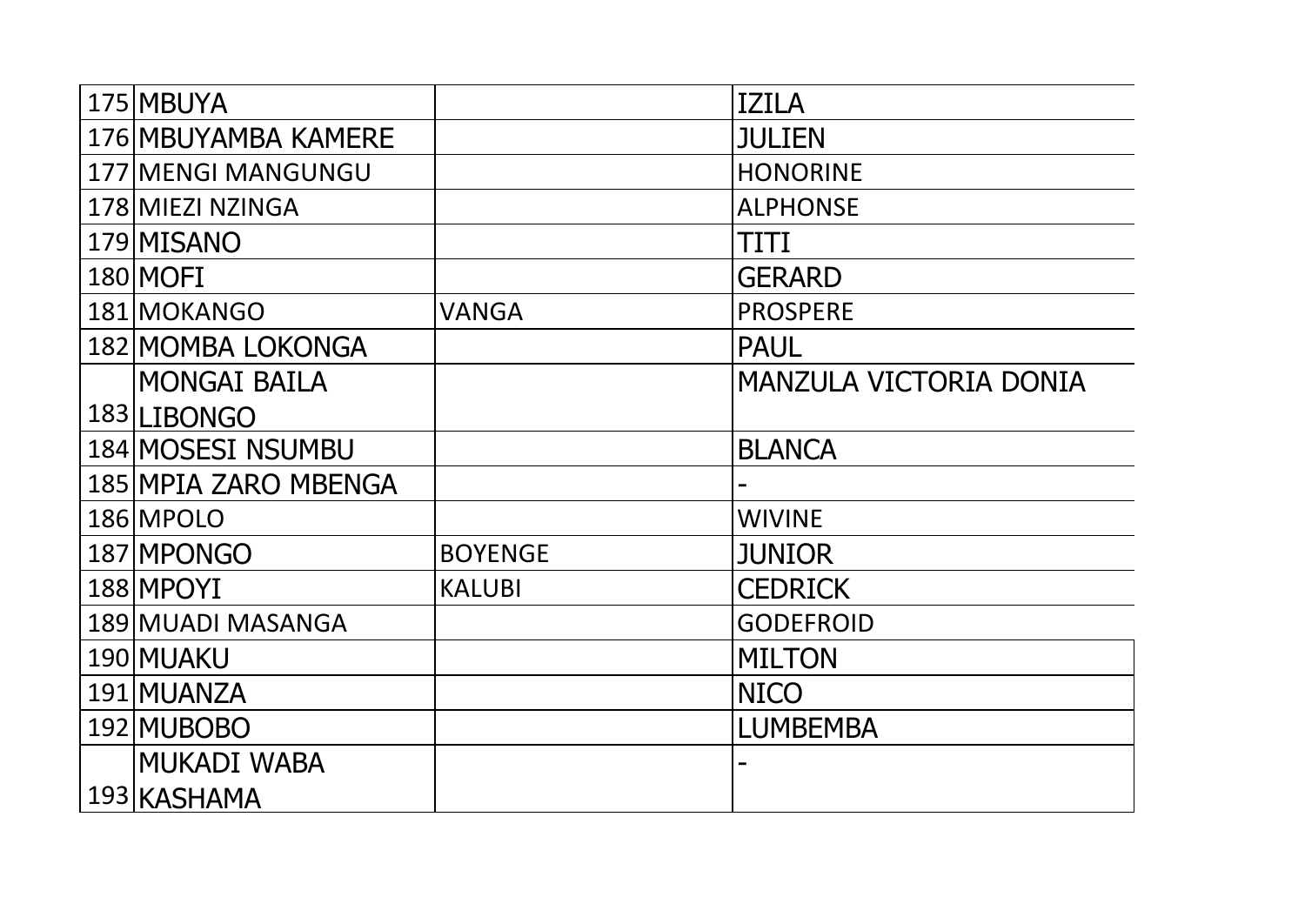|     | 194 MULENGA BIKAMU  |                    |                          |
|-----|---------------------|--------------------|--------------------------|
|     | 195 MUNDELE         |                    | <b>NADINE</b>            |
|     | 196 MUTEBA          | <b>VINCENT</b>     | <b>TRESOR</b>            |
|     | 197 MUYULU          |                    | <b>LAURA</b>             |
|     | 198 MVIBUDULU       | <b>MATUMONA</b>    | <b>OBED</b>              |
|     | 199 MVINGU MVINGU   |                    | <b>YANICK</b>            |
|     | 200 MWAMBA          |                    | <b>MERGE</b>             |
|     | 201 NAWEZI          | <b>SONA</b>        | <b>SANDRINE</b>          |
|     | 202 NDOMBE          | <b>MPIA</b>        | <b>JOE</b>               |
|     | 203 NESTOR          |                    | <b>SEPHORA MAMINGI</b>   |
|     | <b>NESTOR</b>       |                    | UKIZITISA LUSAKOU MELVIN |
| 204 |                     |                    |                          |
|     | 205 NGALA MULUME WA | <b>NGALAMULUME</b> |                          |
|     | 206 NGESI           | <b>NGUALA</b>      | <b>PLAMEDI</b>           |
|     | 207 NGHA MAMPUTU    |                    |                          |
|     | 208 NGIMBI MAMONA   |                    | <b>GISCARD</b>           |
|     | 209 NGOMA           |                    | <b>SERGE</b>             |
|     | 210 NGOMA TSHIAMA   |                    | <b>FIGNOLE STONE</b>     |
|     | 211 NGONGO          |                    | <b>BOBOZO</b>            |
|     | 212 NIANGA MUTOMBO  |                    | <b>BLANDINE</b>          |
|     | 213 NIKOLO          | <b>BOTOMBYA</b>    | <b>CLEMENCE</b>          |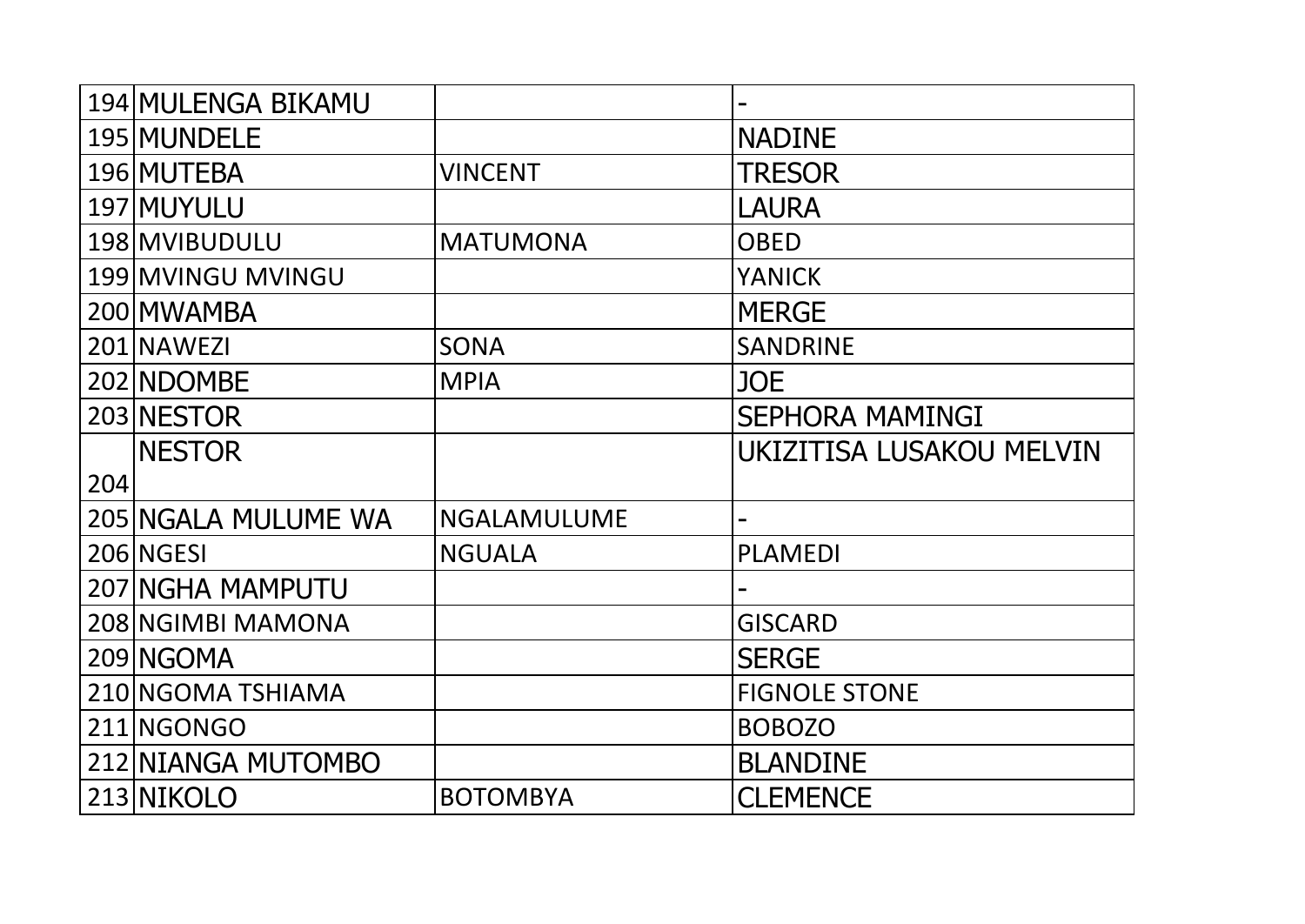| 214 NKONGOLO                   |                | <b>PETER</b>          |
|--------------------------------|----------------|-----------------------|
| 215 NKOYO                      | <b>NKOSO</b>   | <b>PELAGIE</b>        |
| 216 NKUNGA                     |                | <b>ELIAKIM YAMANI</b> |
| 217 NKUNKU LUSALA LUVUMA       |                | <b>DAGMAR</b>         |
| 218 NKUNKU LUSALA LUVUMAKIBUKU |                | <b>ERIC</b>           |
| 219 NLANDU MALELE              |                | <b>ESPOIR</b>         |
| <b>220 NONGO LOMPATSHI</b>     |                | <b>OLGA</b>           |
| 221 NSENGIYUMVA                |                | <b>DIANA</b>          |
| 222 NSENGIYUMVA                |                | <b>NANOU</b>          |
| 223 NSIKULU LAKUMUNA           |                | <b>BEATRICE</b>       |
| 224 NSILU                      | <b>LUFUMA</b>  | <b>ANICET</b>         |
| 225 NSIMBA KUBINGA             |                | <b>ALICA</b>          |
| 226 NSINGI NGUIDI              |                |                       |
| <b>227 NTELA MANOKA</b>        |                | <b>JOSEPHINE</b>      |
| 228 NTOTO KENI                 |                | <b>GRACE</b>          |
| 229 NYAKONYA EKUNAMBA          |                | <b>TITINA</b>         |
| 230 NYANDEKWE                  | <b>MUSABWA</b> | <b>SERGE</b>          |
| 231 NZALO BALEMA               |                | <b>ROGER</b>          |
| 232 NZIA NZUZI                 |                | <b>RAYMOND</b>        |
| 233 NZILA KIMBENI              |                | <b>OLGA</b>           |
| 234 NZOIGBA KONGO              |                | <b>PATRICIA</b>       |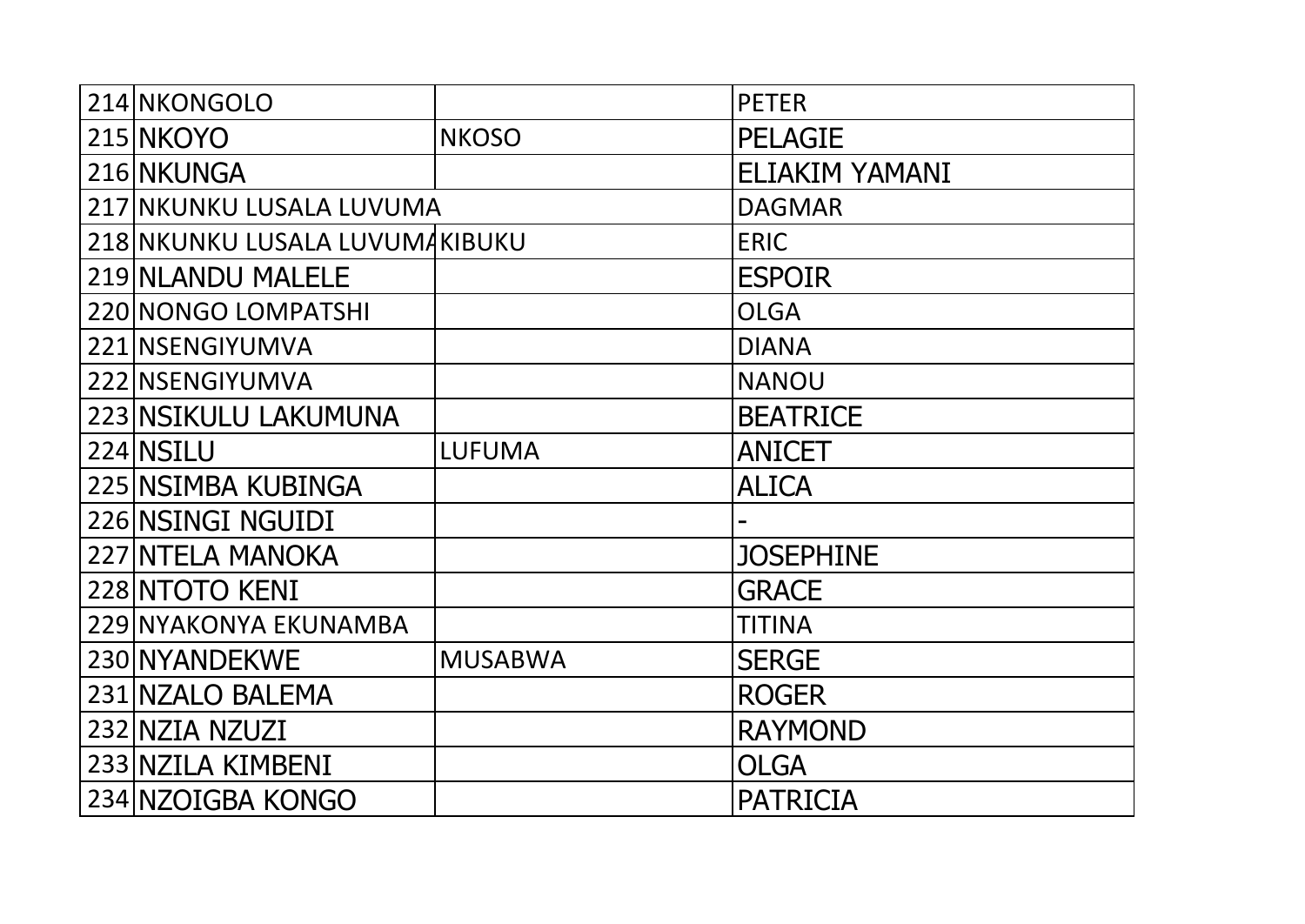| 235 NZONDA MAKULA   |              | <b>PIERRETTE</b>    |
|---------------------|--------------|---------------------|
| 236 NZONGO          |              | <b>MONIQUE</b>      |
| <b>237 NZUZI</b>    |              | <b>MARIE</b>        |
| 238 OLEMBO          | <b>PALA</b>  | <b>ROSETTE</b>      |
| <b>OMANYONDO</b>    |              | <b>WILLY</b>        |
| 239 ESAKALONGA      |              |                     |
| 240 OSAKO           | <b>MANGU</b> | <b>BELBICHE</b>     |
| 241 OTSHUMBA TSHUKI |              | <b>MARIE-CLAIRE</b> |
| 242 PAMBULA LUFUTA  |              | <b>JINEN</b>        |
| 243 PHANZU MBAMBI   |              | <b>DENIS</b>        |
| 244 PHEMBA NGOMA    |              | <b>PAOLA</b>        |
| 245 SADILU          |              | <b>GRACE</b>        |
| 246 SALA            |              | <b>MVUAMBA</b>      |
| 247 SELIPA          |              | <b>MARIE-LOUISE</b> |
| 248 SHABANI MAKILA  |              | <b>GRACY LUBUKU</b> |
| 249 SHUNGU          | <b>OKITO</b> | <b>GUSTAVE</b>      |
| 250 SIYUM           |              | <b>FABRICE</b>      |
| 251 SOKI SINDA      |              | <b>SULAMITHE</b>    |
| 252 SOKI SINDA      |              | <b>ENOC</b>         |
| 253 SUKAMI          | <b>NANGA</b> |                     |
| 254 SUMAILI SALIMA  |              | <b>BIBI</b>         |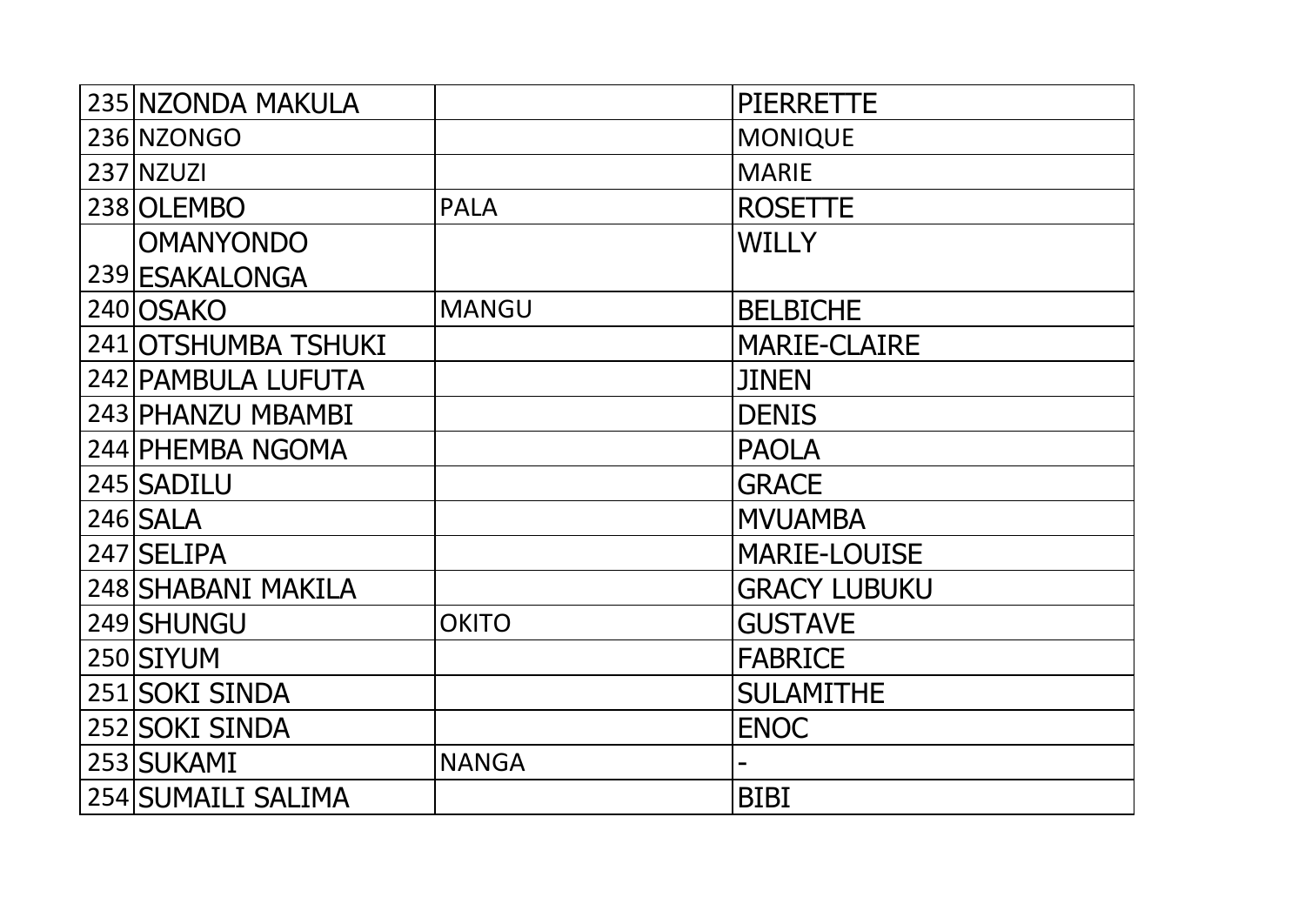|     | 255 SUMALI                  | <b>MAPWANI</b>  | <b>ANTOINETTE</b>           |
|-----|-----------------------------|-----------------|-----------------------------|
|     | 256 SUMBU MADIBU            |                 | <b>CLARISSE</b>             |
|     | 257 TAMBWE                  |                 | <b>JOLIE</b>                |
|     | 258 TAMUDI KINDIA           |                 | <b>MOISE</b>                |
|     | 259 TAMWANA                 | <b>EWAWA</b>    | <b>BERNARD</b>              |
|     | <b>260 TATI</b>             |                 | <b>SYLVIE</b>               |
|     | 261 TOZIA                   |                 | <b>MONA</b>                 |
|     | 262 TSHABU                  | <b>KABEYA</b>   | <b>MAELYS CLAIRE</b>        |
|     | 263 TSHAMALA MARQUES        |                 | <b>KENDRA CLAUDIA MILLA</b> |
|     | 264 TSHIBANGU               | <b>GODELIVE</b> | <b>PATRICIA</b>             |
|     | 265 TSHILANYI MWANZA        | <b>MUTEBA</b>   | <b>NONO</b>                 |
|     | TSHIMANGA MUTMBO            |                 |                             |
| 266 |                             |                 |                             |
|     | 267 TSHISEMA                | <b>KAMBALA</b>  | <b>MARIE JOSE</b>           |
|     | 268 TSHITEYA KUINA          |                 | <b>MARIE</b>                |
|     | <b>269 TUNDIDI LUNGUILA</b> |                 | <b>GISELE</b>               |
|     | 270 VIKA PEPO               |                 | <b>FRANCOISE</b>            |
|     | 271 VUNDU                   |                 | <b>JOSEPHINE</b>            |
|     | 272 WEMBO SHOKO             |                 | <b>WESHTA</b>               |
|     | WA NKONGO NTONDO            |                 | <b>FORTUNAT</b>             |
| 273 |                             |                 |                             |